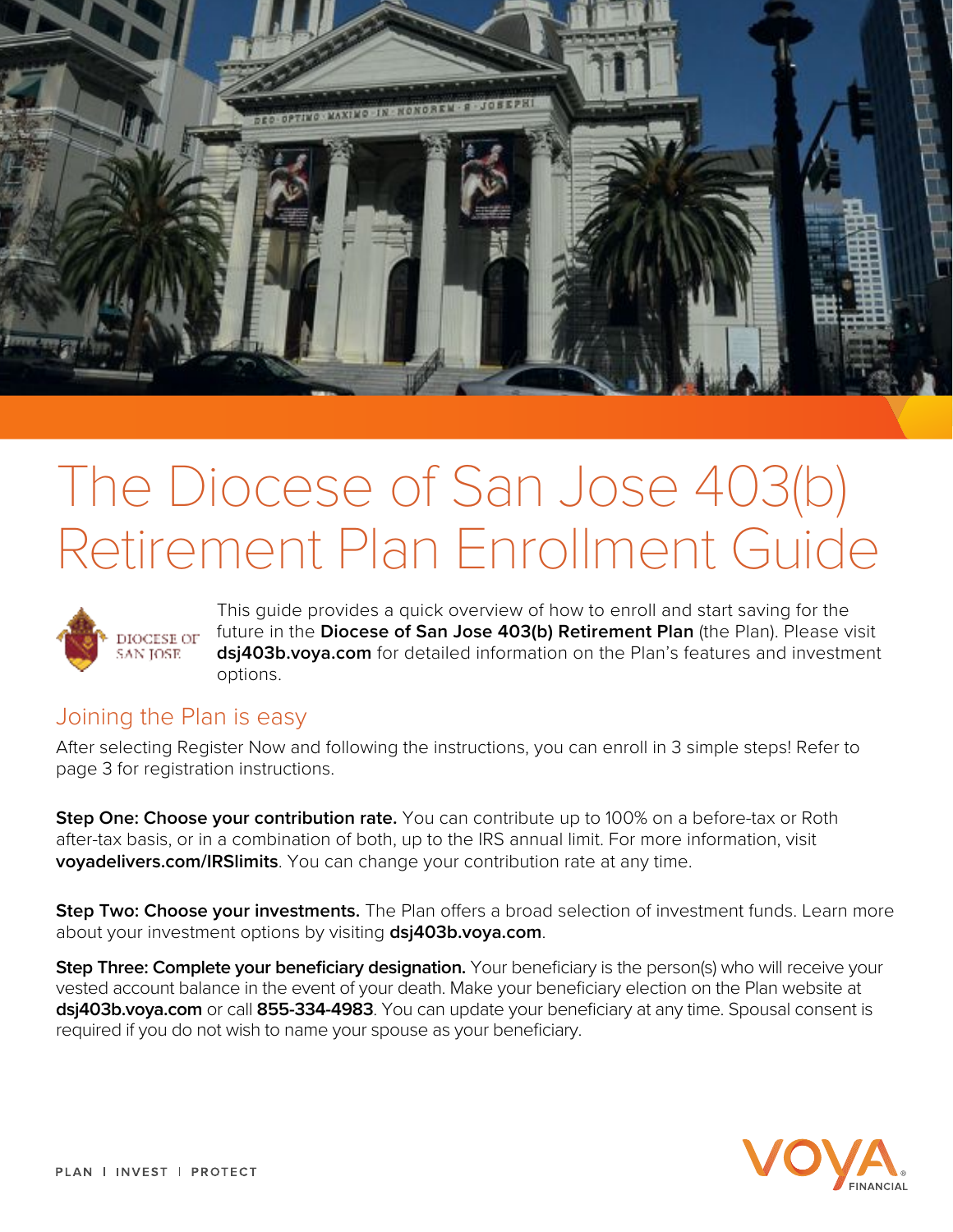## About Voya Financial®.

Voya Financial (NYSE: VOYA) is a leading provider of employer-sponsored retirement plans for customers in the corporate, healthcare, education and government sectors and is helping millions of people on their path toward a secure financial future. No matter what your goals may be, our goal remains the same — to help you plan, invest and protect the things that matter most. For more information on Voya and some informational videos, please visit **voya.com**.

## Automatic Enrollment

Benefits eligible lay employees who do not actively enroll in the Plan within 30 days of their enrollment notice, will be automatically enrolled in the Plan with a 3% before-tax contribution rate with contributions invested in an age-appropriate Target Date Fund based on your birth year. Your default 3% before-tax contribution rate will automatically increase by 1% each year until your contribution rate reaches 9%. You will be notified before each change to your contribution rate.

## PLAN FEATURES AND PROVISIONS

#### **Employee Contributions to the Plan**

- Traditional (Pre-Tax) Contributions
	- Plan automatically enrolls benefits eligible lay employees into the Plan
		- 3% of compensation; may elect a higher percentage
		- Automatic annual increase by 1% of compensation (up to 9%)
		- May elect to opt-out of the Plan
- Roth (After-tax) elective contributions
	- Option of making contributions with "after-tax" dollars to qualify for tax-free distributions at retirement (provided certain conditions are met)
- Or a combination of the two deferrals

#### **Employer Contributions**

- Employer contribution of 3% for benefits eligible lay employees
	- Determined per pay period, plus
- Employer Matching Contributions for benefits eligible lay employees
	- The Diocese of San Jose will match 100% up to 3%

#### **Eligibility**

- All lay employees who are expected to work 20 hours per week or more are eligible to participate in the plan and receive the employer contribution types.
- Participation is immediate with no service credit required
- Those who are part-time, benefits ineligible, or Religious order/Priests, are able to contribute to the Plan, but are not eligible to receive employer contribution or the match benefits as described above.

#### **Vesting**

- Employer non-elective Contributions 100% immediate vesting
- Employer Matching 100% immediate vesting
- Employee elective Contributions 100% immediate vesting

#### **Loans**

• A loan is allowed in the Plan.

#### **Automatic Rebalancing**

• Once you achieve an investment allocation you are happy with, you can elect for your account to be re-balanced automatically on a variety of intervals.

#### **Automatic Contribution Rate Increases**

• Contributions will automatically increase for benefits eligible lay employees by 1% each year (Up to 9%), unless you choose another amount or opt out.

#### **Statements**

- Statements will be mailed to home addresses and accessible on the Voya participant website.
- You may also consider going green and signing-up for eDelivery as a simple and secure way to get your account statements and correspondence.

#### **Outside Accounts**

If you choose to rollover contributions from another plan, Voya has dedicated professionals to assist you during every step of the process. They will work with you to complete any necessary paperwork in order to efficiently move your balance to your selected investment options.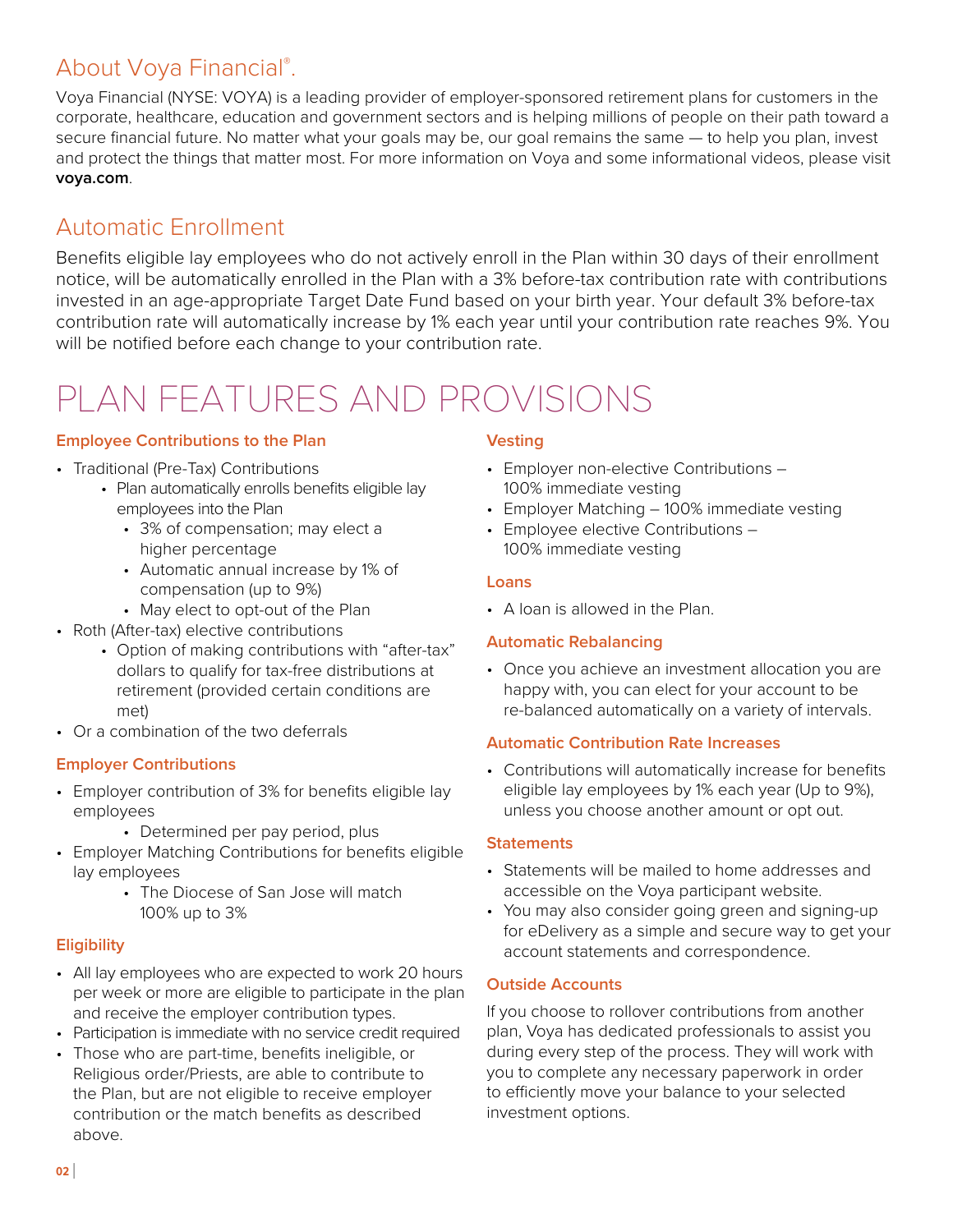Should you be interested in rolling over outside assets into the Plan, you will have that option via the participant website, **https://dsj403b.voya.com**, where a transfer form can be found, or you can reach out to Voya's Account Consolidation Team **866-865-2660**. They will work with you to complete any necessary paperwork in order to efficiently move your balance to your selected investment options. Retirement Consultants are registered representatives of and offer securities through Voya Financial Advisors, Inc. (member SIPC), 909 Locust Street, Des Moines, IA 50309.

#### **Roth**

We are pleased to offer participating employees the option to make Roth after-tax contributions under the Plan. The Roth option combines the characteristics of traditional 403(b) plan contributions with the features of Roth individual retirement accounts (IRAs). Under the Roth option, you may make after-tax contributions and,

with a "qualified" distribution, receive any earnings on those contributions tax free at retirement\*. The Roth option provides additional flexibility and control over when your contributions (including any related earnings) – and retirement income – will be subject to federal income tax.

\*Contributions are taxed before they're invested but are withdrawn tax-free if qualifying conditions are met: Roth contributions must be held at least five years before date of distribution and you must be 59½ (assuming separation from service, death or disability).

## **Beneficiary Designations**

You must designate your beneficiary with Voya online at **dsj403b.voya.com**. If you do not designate a beneficiary with Voya, your assets will be paid in accordance with the terms of the Plan.

## TOOLS AND RESOURCES FOR EASY PLANNING

You know planning for retirement is important. With smart tools and resources readily available, we want to help make preparing for your retirement easier. You'll have access to many online tools including educational materials, calculators, estimators and personal performance tools.

### Accessing your account

You can log on or call to access your account and perform transactions.

#### **Plan Access Points:**

- Website: **dsj403b.voya.com**
- Phone Number: 855-334-4983
- TDD Phone Number: 1-800-579-5708

#### **How to register online and log in to your account**

- 1. When you first access the website select **Register Now** below the **Enter** button and choose the way you would like to create your online account access.
- 2. Enter either the PIN that was sent to you by Voya and your Social Security number or Employee ID,

#### **or**

 Your Social Security number and Date of Birth (and answer some questions).

- 3. Create a Username and Password. You will use them to access your account going forward through the Plan website and the **Voya Retire** mobile app. You will need your PIN to make transactions through the automated systen or by speaking to a Customer Service Associate.
- 4. Provide an alternate email address and your mobile number for future recovery of your Username or Password, if needed.

Voya customer service associates are available Monday – Friday, from **5 a.m. to 5 p.m. PT**, excluding stock market holidays. The automated voice response system is available 24/7.

## myOrangeMoney® web experience\*

myOrangeMoney is an educational, interactive online experience that shows you how your current retirement savings may translate into monthly retirement income. It shows you where you stand today, highlights areas that need improvement, and lets you take immediate action to improve your readiness. Orange Money is the money you need to save for retirement, versus green money, which can be spent now. This back-to-basics approach helps you see the steps you need to follow to take control of your financial future.